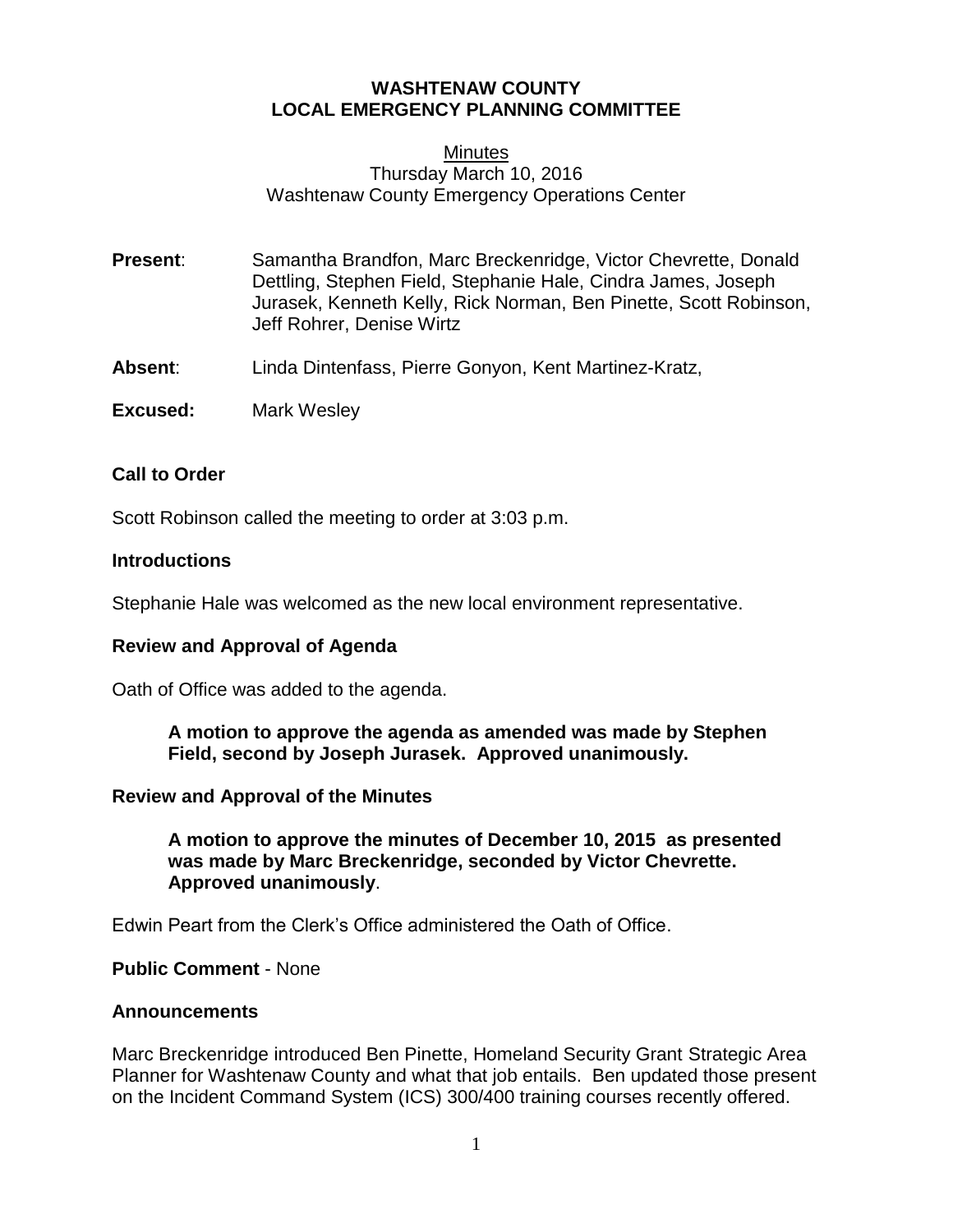LEPC Minutes March 10, 2016 Page Two

# **Announcements** (continued)

Approximately 60 leadership personnel from Law Enforcement, Fire, EMS and local industry participated in this class. Through Homeland Security Grant funds, this training is offered every other year, usually with a waiting list as classes fill rapidly.

Marc advised that Severe Weather "Skywarn" education classes have begun, with 89 participants attending the first class in Saline. Skywarn classes are usually offered in March and April, free to the public, are approximately 1  $\frac{1}{2}$  hours and taught by representatives from the National Weather Service office in White Lake/Pontiac. Information on classes can be found on the Emergency Services web site – emergency.eWashtenaw.org.

# **Old Business**

- **A. Information Coordinator's Report** Ken Kelly distributed his report and advised that as of March 9, 2016, 48 EHS sites have updated their information, with 1 new plan added and 3 sites removed. Ken stated that he anticipates several more sites will be removed as well as several to be added. He will report further at the next meeting what the actual numbers will be. Marc Breckenridge referred those present to the projection screen where he provided a map and list of EHS site locations and some of the areas that need clarification and correction.
- **B. Emergency Coordinator's Report** Marc Breckenridge advised that no SARA Title III sites have reported any releases during the first quarter 2016.
- **C. HazMat Team Director's Report** Victor Chevrette reported that there was one incident in Pittsfield Township at US-23/I-94. Approximately 6000 gallon oil delivery truck overturned. The HazMat Team was not requested and there were no injuries. In May, there will be a HazMat training conference in Baltimore Maryland, selected team members will attend.

Scott Robinson advised that there was a sanitary sewer overflow in January at a mobile home facility. This was not in YUCA's jurisdiction, but did assist the facility with reporting. The quantity was unknown and the facility was fined by MDEQ.

**D. Amended Bylaws update** – Marc Breckenridge reviewed the amended by-laws, recently approved by the Board of Commissioners.